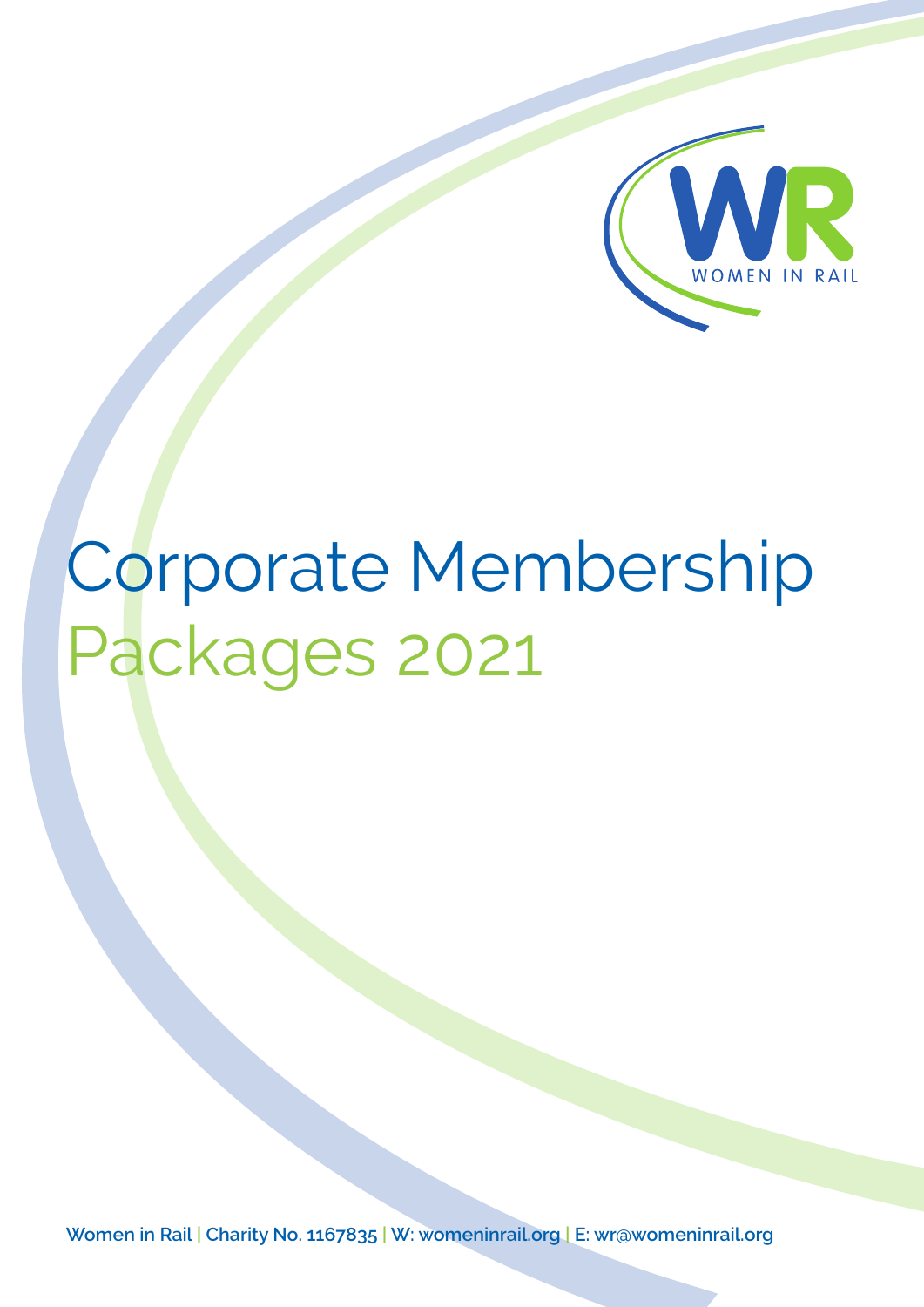## Women in Rail Corporate Membership Packages

The aim of the Women in Rail Corporate Membership is to allow Women in Rail to work with an annual operating budget to fund the charity's initiatives and help further the group's ambition to support, develop and attract women in the UK rail industry and improve gender balance, diversity and inclusion in our sector.

Becoming a Women in Rail Corporate Member allows your company to demonstrate its industry leadership and active commitment to supporting the ground-breaking work of the Women in Rail charity and bridge the skills gap in UK rail.

Each type of Corporate Membership Package sets out the benefits available per annum, for the specified amount, exclusive of VAT.

\*All discounts and spaces offered in the sponsorship packages are subject to the relevant event taking place or initiative running, failing which reasonable alternatives will be discussed and agreed between Women in Rail and the relevant sponsor and subject to the sponsor prior adequate prior notice to Women in Rail.



**Women in Rail | Charity No. 1167835 | W: womeninrail.org | E: wr@womeninrail.org**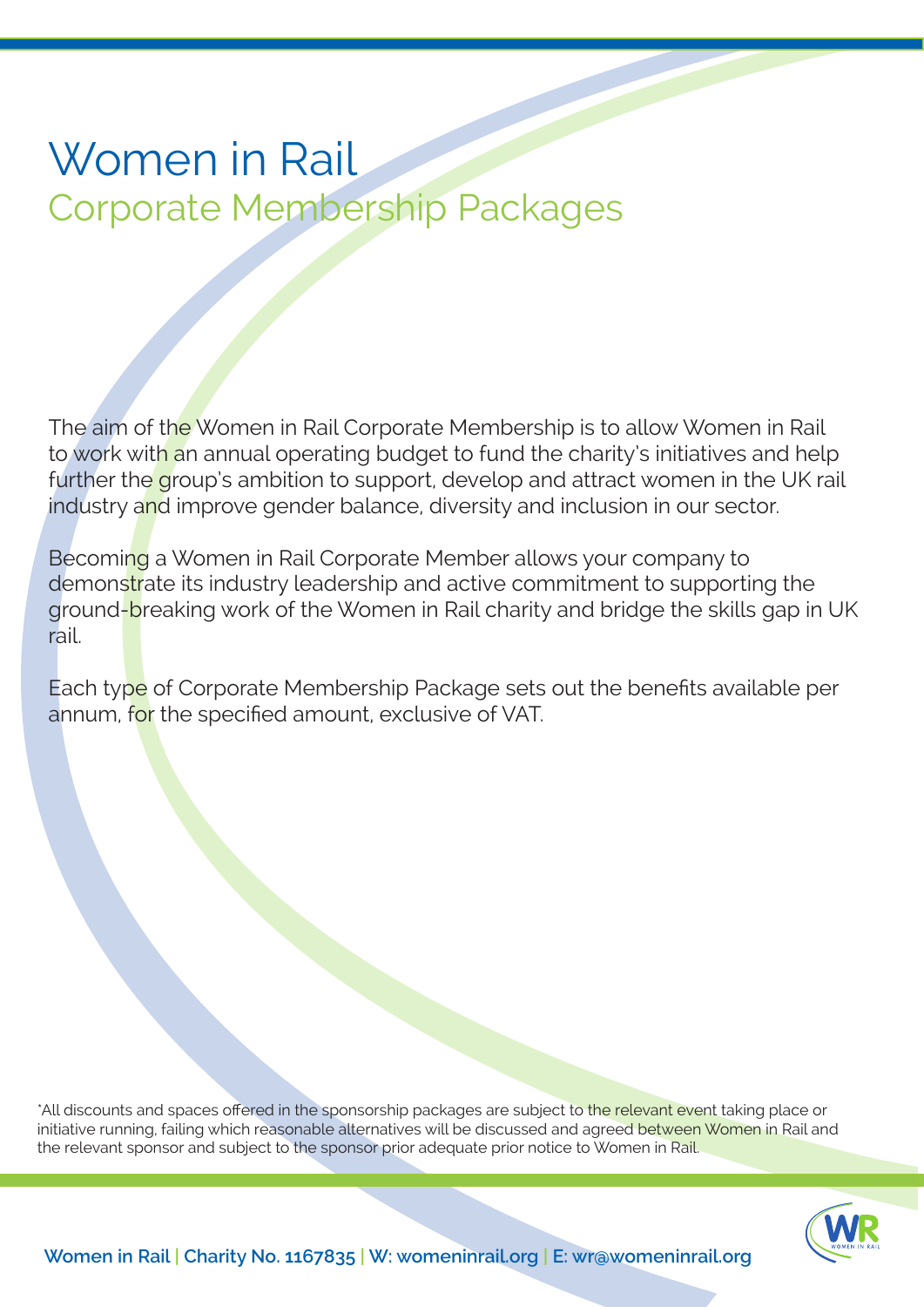### Gold Corporate Membership £10,000 per annum (exclusive of VAT)

#### Gold Corporate Membership Benefits:

- Identified as "Gold Corporate Member" on the Women in Rail website
- Link to your organisation's website on the Women in Rail website
- Your organisation's corporate identity displayed on the Women in Rail newsletter, brochures, event flyers and posters, where practical to do so
- Your organisation's corporate pop-up/banner displayed at Women in Rail London Group events or Women in Rail Regional Group events, at your preference, if requested and where practical to do so
- Authorisation to use the Women in Rail logo with the statement "proudly supporting Women in Rail", subject to agreeing terms of use
- Allocation of 1 monthly news article posted on the Women in Rail website, subject to prior approval of content
- 20% discount on the cost of entering 1 team of 10 at the Women in Rail's Big Rail Diversity Challenge\*
- 20% discount on the cost of a table of 10 at the Women in Rail Awards\*
- Allocation of a table of 10 at the Women in Rail Quiz Night\*
- Allocation of 4 free adverts on the Women in Rail website career page.

\*All discounts and spaces offered in the sponsorship packages are subject to the relevant event taking place or initiative running, failing which reasonable alternatives will be discussed and agreed between Women in Rail and the relevant sponsor and subject to the sponsor prior adequate prior notice to Women in Rail.

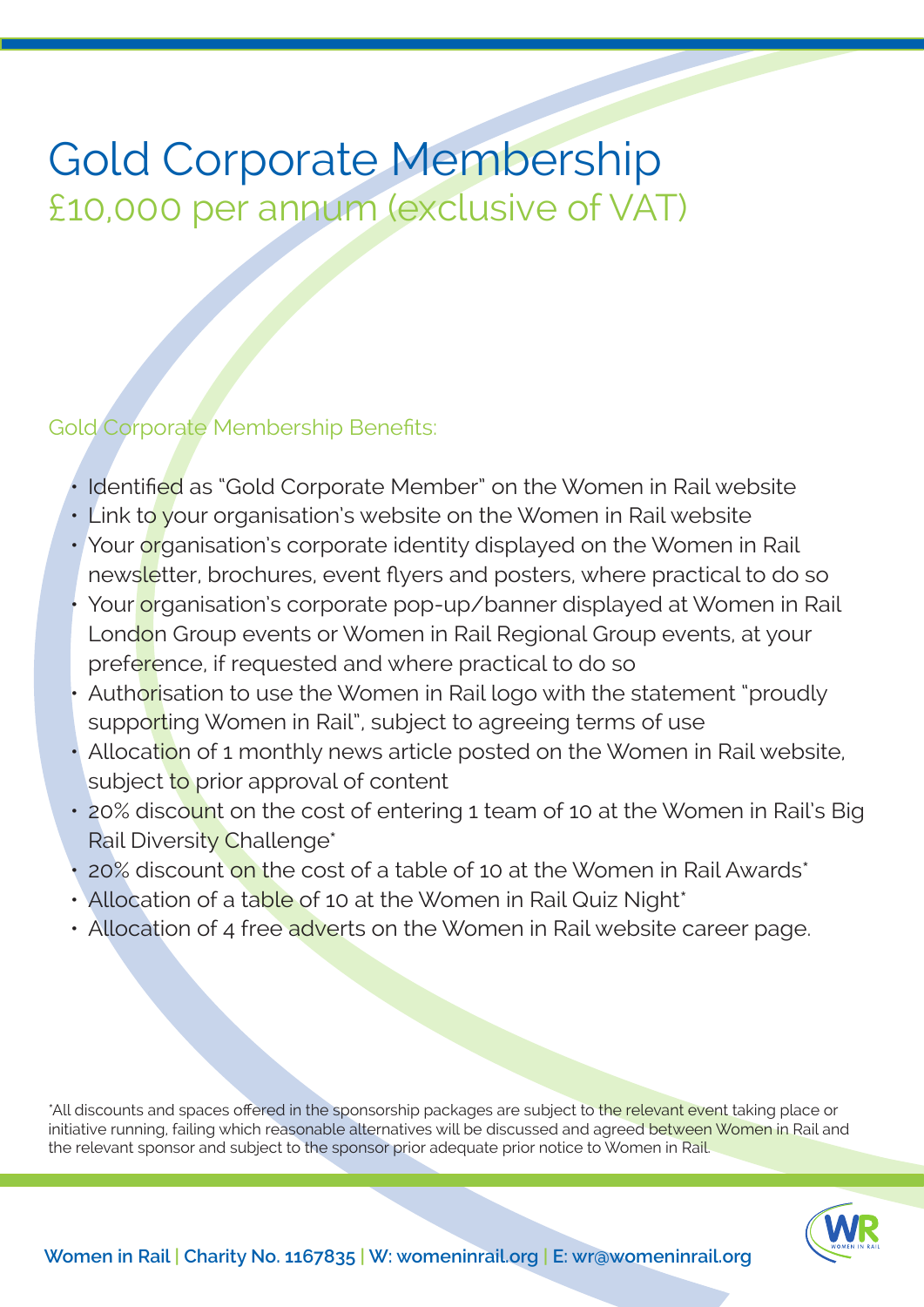### Silver Corporate Membership £7,500 per annum (exclusive of VAT)

#### Silver Corporate Membership Benefits:

- Identified as "Silver Corporate Member" on the Women in Rail website
- Link to the your organisation's website on the Women in Rail website
- Your organisation's corporate identity displayed on the Women in Rail newsletter, brochures, event flyers and posters, where practical to do so
- Your organisation's corporate pop-up/banner displayed at Women in Rail London Group events or Women in Rail Regional Group events, at the Corporate Member's preference, if requested and where practical to do so
- Authorisation to use the Women in Rail logo with the statement "proudly supporting Women in Rail", subject to agreeing terms of use
- Alloca<mark>tio</mark>n of 2 yearly news article posted on the Women in Rail website, subject to prior approval of content
- 10% discount on the cost of entering 1 team of 10 at the Big Rail Diversity Challenge<sup>\*</sup>.
- Allocation of 2 free adverts on the Women in Rail website career page.

\*All discounts and spaces offered in the sponsorship packages are subject to the relevant event taking place or initiative running, failing which reasonable alternatives will be discussed and agreed between Women in Rail and the relevant sponsor and subject to the sponsor prior adequate prior notice to Women in Rail.

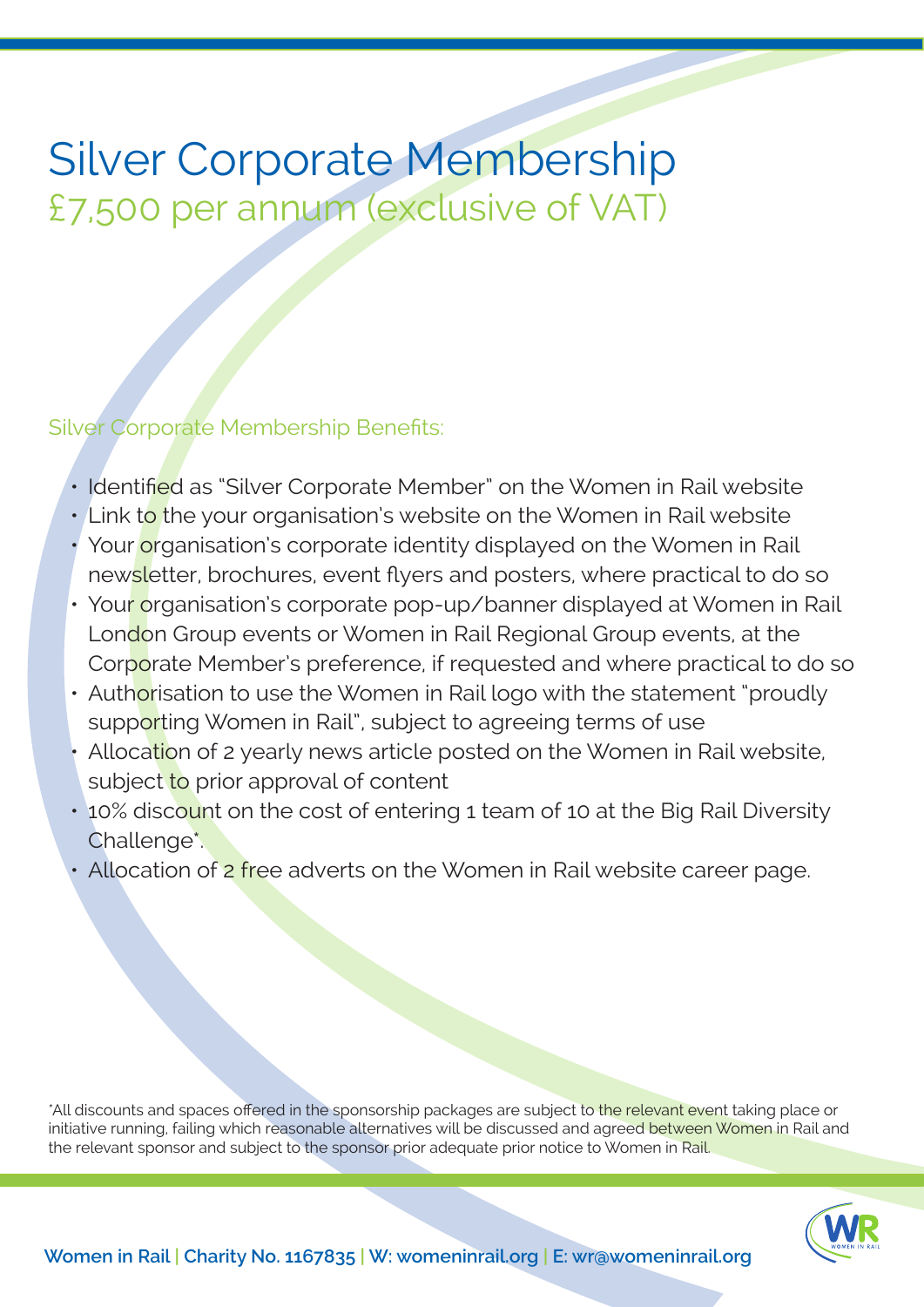### Bronze Corporate Membership £5,000 per annum (exclusive of VAT)

#### Bronze Corporate Membership Benefits:

- Identified as "Bronze Corporate Member" on the Women in Rail website
- Your organisation's corporate identity to appear on the Women in Rail newsletter and brochures
- Authorisation to use the Women in Rail logo with the statement "proudly supporting Women in Rail", subject to agreeing terms of use
- 5% discount on the cost of entering 1 team of 10 at the Big Rail Diversity Challenge<sup>\*</sup>
- Allocation of 1 free advert on the Women in Rail website career page.

\*All discounts and spaces offered in the sponsorship packages are subject to the relevant event taking place or initiative running, failing which reasonable alternatives will be discussed and agreed between Women in Rail and the relevant sponsor and subject to the sponsor prior adequate prior notice to Women in Rail.

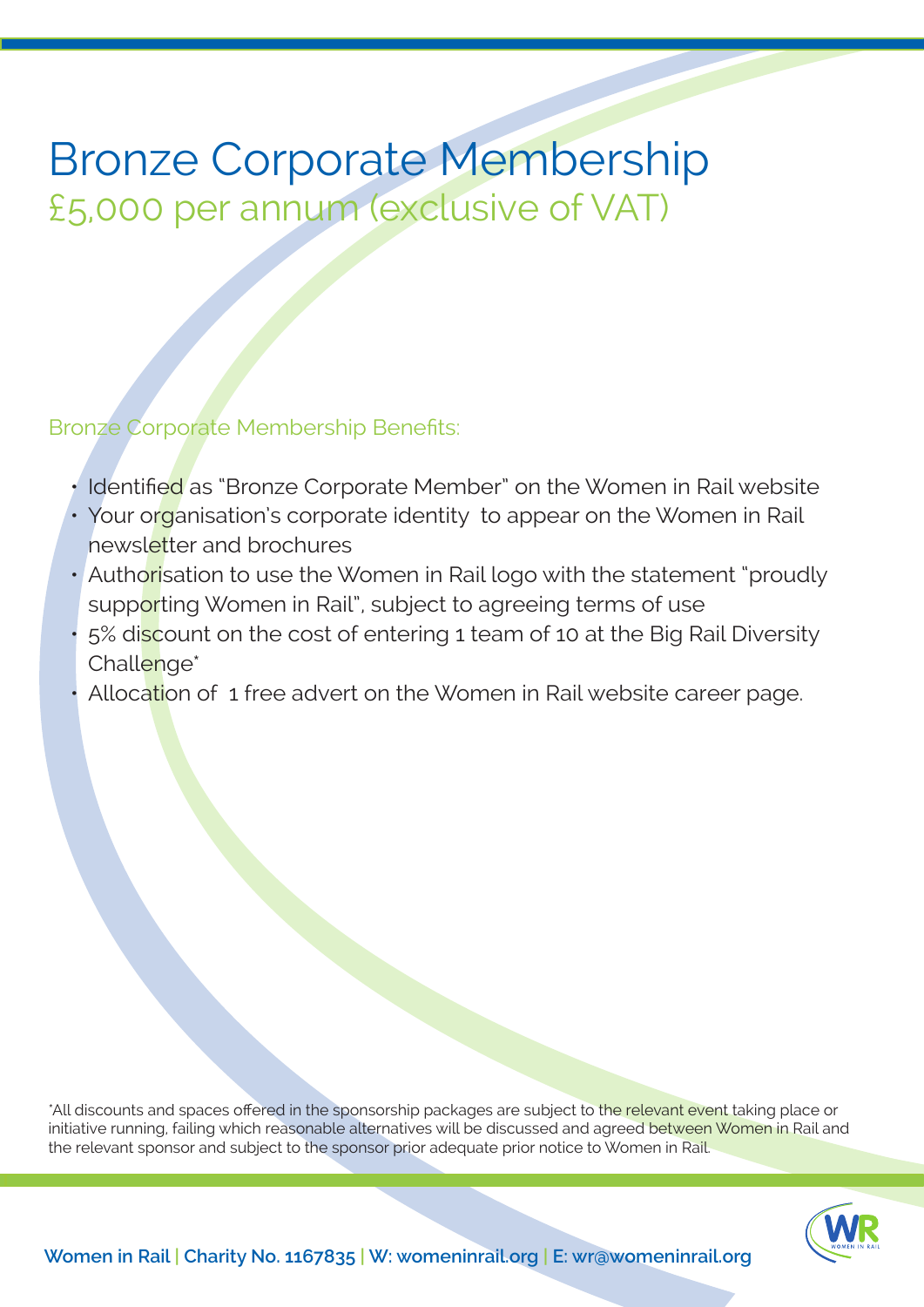# Corporate Membership **Overview**

|                                                                                                                                                                                                                               | Gold                          | <b>Silver</b>                | <b>Bronze</b>                |
|-------------------------------------------------------------------------------------------------------------------------------------------------------------------------------------------------------------------------------|-------------------------------|------------------------------|------------------------------|
|                                                                                                                                                                                                                               | £10,000<br>(exclusive of VAT) | £7,500<br>(exclusive of VAT) | £5,000<br>(exclusive of VAT) |
| Corporate Member identified as "Corporate<br>Member" on the Women in Rail website                                                                                                                                             |                               |                              |                              |
| Link to the Corporate Member's website on the<br>Women in Rail website                                                                                                                                                        |                               |                              |                              |
| Corporate Member's logo displayed on the<br>Women in Rail newsletter, brochures, event flyers<br>and posters, where practical to do so                                                                                        |                               |                              |                              |
| Corporate Member's corporate pop-up/banner<br>displayed at Women in Rail London Group events<br>or Women in Rail Regional Group events, at the<br>Corporate Member's preference, if requested and<br>where practical to do so |                               |                              |                              |
| Corporate Member authorised to use the<br>Women in Rail logo with the statement "proudly<br>supporting Women in Rail", subject to agreeing<br>terms of use                                                                    |                               |                              |                              |
| Corporate Member has the option to have 1<br>monthly news article posted on the Women in Rail<br>website, subject to prior approval of content                                                                                |                               |                              |                              |
| Corporate Member has the option to have 2 yearly<br>news article posted on the Women in Rail website,<br>subject to prior approval of content                                                                                 |                               |                              |                              |
| Corporate Member to receive a 20% discount on<br>the cost of entering 1 team of 10 at the Women in<br>Rail's Big Rail Diversity Challenge*                                                                                    |                               |                              |                              |
| Corporate Member to receive a 10% discount on<br>the cost of entering 1 team of 10 at the Women in<br>Rail's Big Rail Diversity Challenge*                                                                                    |                               |                              |                              |
| Corporate Member to receive a 5% discount on<br>the cost of entering 1 team of 10 at the Women in<br>Rail's Big Rail Diversity Challenge*                                                                                     |                               |                              |                              |
| Corporate Member to receive a 20% discount<br>on the cost of a table of 10 at the Women in Rail<br>Awards*                                                                                                                    |                               |                              |                              |
| Corporate Member to be allocated a table of 10 at<br>the Women in Rail Quiz Night*                                                                                                                                            |                               |                              |                              |
| Corporate Member to be allocated 4 free adverts<br>on the Women in Rail website career page.                                                                                                                                  |                               |                              |                              |
| Corporate Member to be allocated 2 free adverts<br>on the Women in Rail website career page.                                                                                                                                  |                               |                              |                              |
| Corporate Member to be allocated 1 free advert<br>on the Women in Rail website career page.                                                                                                                                   |                               |                              |                              |